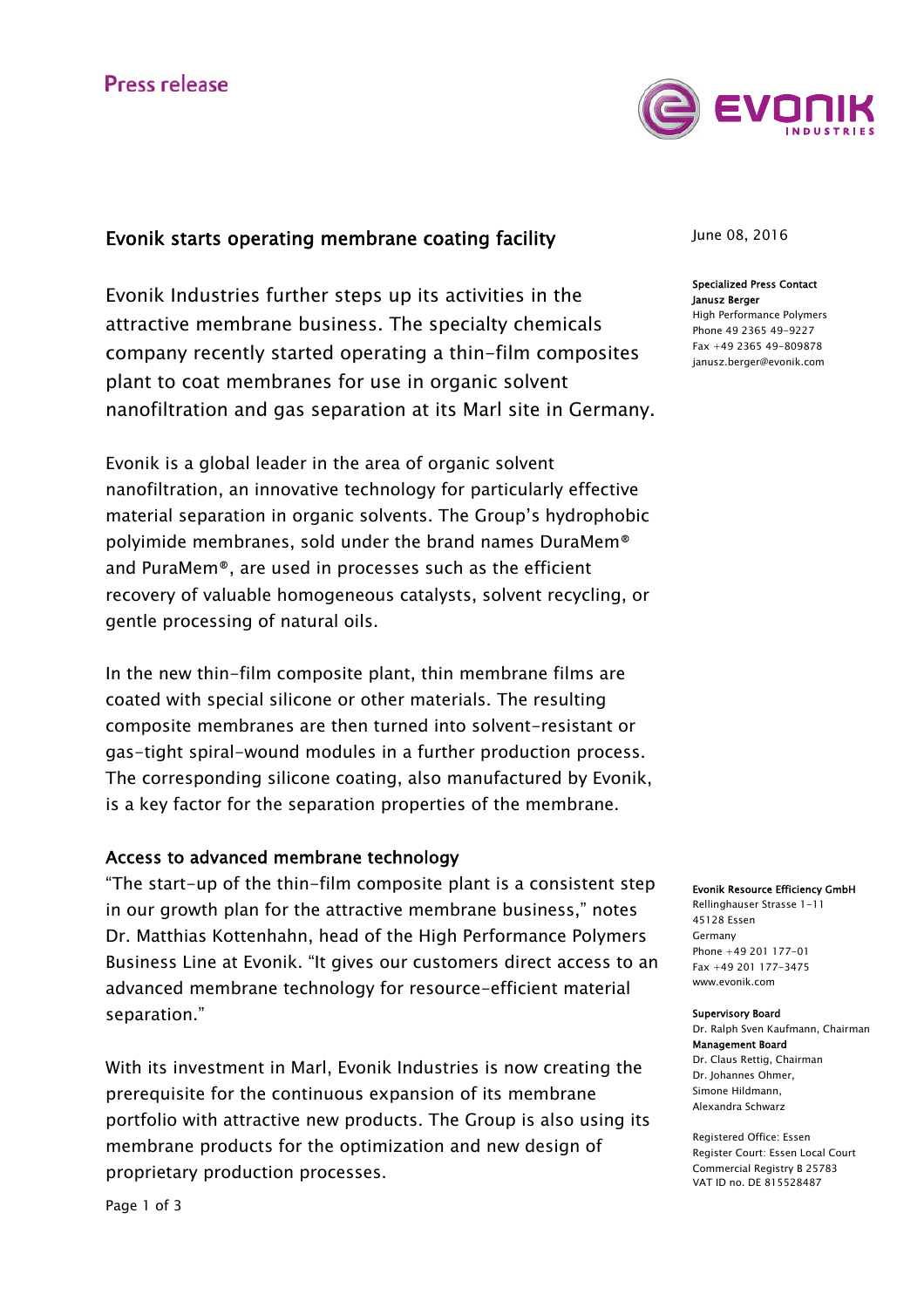

### New product to be launched

The start-up also marked the production launch of the third generation of DuraMem® and PuraMem® membranes. Their market introduction is planned for the second half of the current year.

Thanks to membrane coatings that are customized at the molecular level, Evonik's membrane technology offers the advantages of lower energy consumption, higher yield, and particularly high separation precision.

For further information please visit our website at www.evonik.com/puramem

Follow us on Twitter: https://twitter.com/SepuranMembrane



Caption: Evonik has started to operate a thin-film composites plant to coat membranes for use in organic solvent nanofiltration.